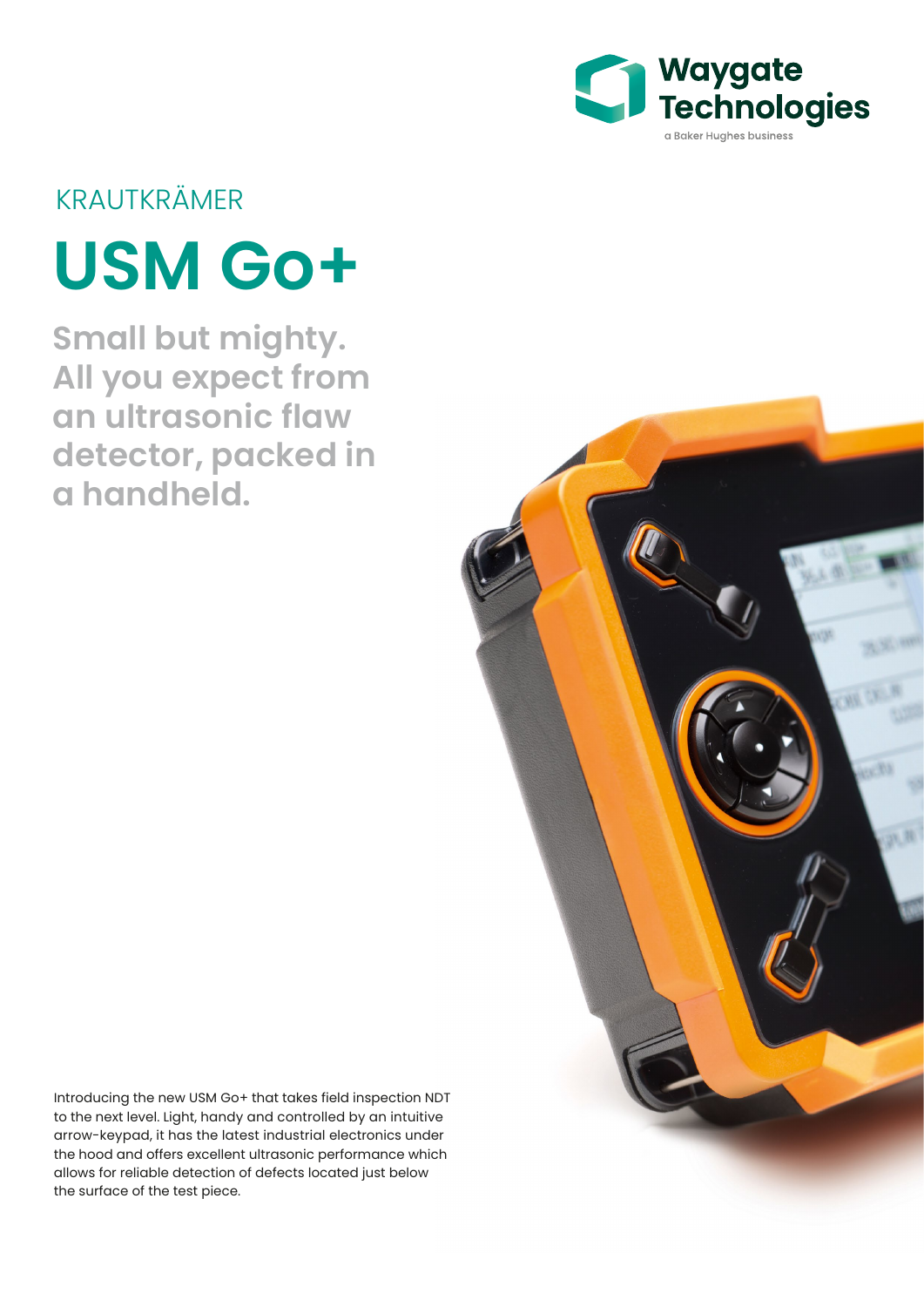# **UMS Go+ When design and technology shake hands**

### **Best of both worlds**

The USM Go+ ultrasonic flaw detector offers you the performance and features of a tabletop ultrasonic detector in a small, ultra-portable handheld instrument weighing less than 2 pounds (907 grams) for maximum portability in the field. Its ergonomic design, useful features and big performance are the result of carefully listening to the experience of the people in the field who, through their everyday practice, know best what it takes to do a good job.





#### **What a field NDT operator needs is:**

#### An instrument you can use with one hand

The USM Go+ is the ideal device for portable ultrasonic testing. It comfortably fits in the palm of your hand or pocket of coveralls for ease of use and transport. It's the perfect tool for operation in confined spaces, areas with difficult access or other difficult environments.

Actually, you operate it with one hand, thanks to the arrowkeypad, which allows for intuitive navigation and fast and precise adjustments. That comes in handy, when you need your other hand to adjust the probe or just hold on to a ladder. Are you left-handed? No problem, use the 'flip' function to adapt the instrument to your hand.

#### A robust, heavy duty device

Its molded rubber casing makes the USM Go+ the sturdy instrument you need in the sometimes harsh conditions 'in the field'. It is dust and waterproof to IP67 and has been tested according to military standards.

#### The biggest and brightest screen in its class

The 108mm x 64,8 mm screen (zoomed mode) with best in class 800 x 480 pixel resolution offers optimum echo dynamics and separation. Moreover, it is exceptionally bright so you can easily read the image even in full sunlight. On the other hand, when working in the dark, you can reduce the brightness to reduce eye fatigue and conserve battery life. An integrated stand allows you to optimize the viewing angle, when the instrument is desk or bench mounted.

#### Outstanding UT performance

Equipped with state-of-the art technology, the USM Go+ takes UT performance in handheld instruments a step further. The excellent near surface resolution enables you to detect flaws located just under the surface of the test piece with a high degree of reliability.

A wide Pulse Repetition Frequency range allows you to use the USM Go+ at low PRF to inspect forged parts without any "ghost" echoes and to inspect welds at high PRF when fast scanning speed is required.

#### A tool that boosts your productivity

Ultra-portable, easy-to-handle, intuitive operation, high performance - the USM Go+ is your plug & play tool that will give your productivity a boost the moment you start using it.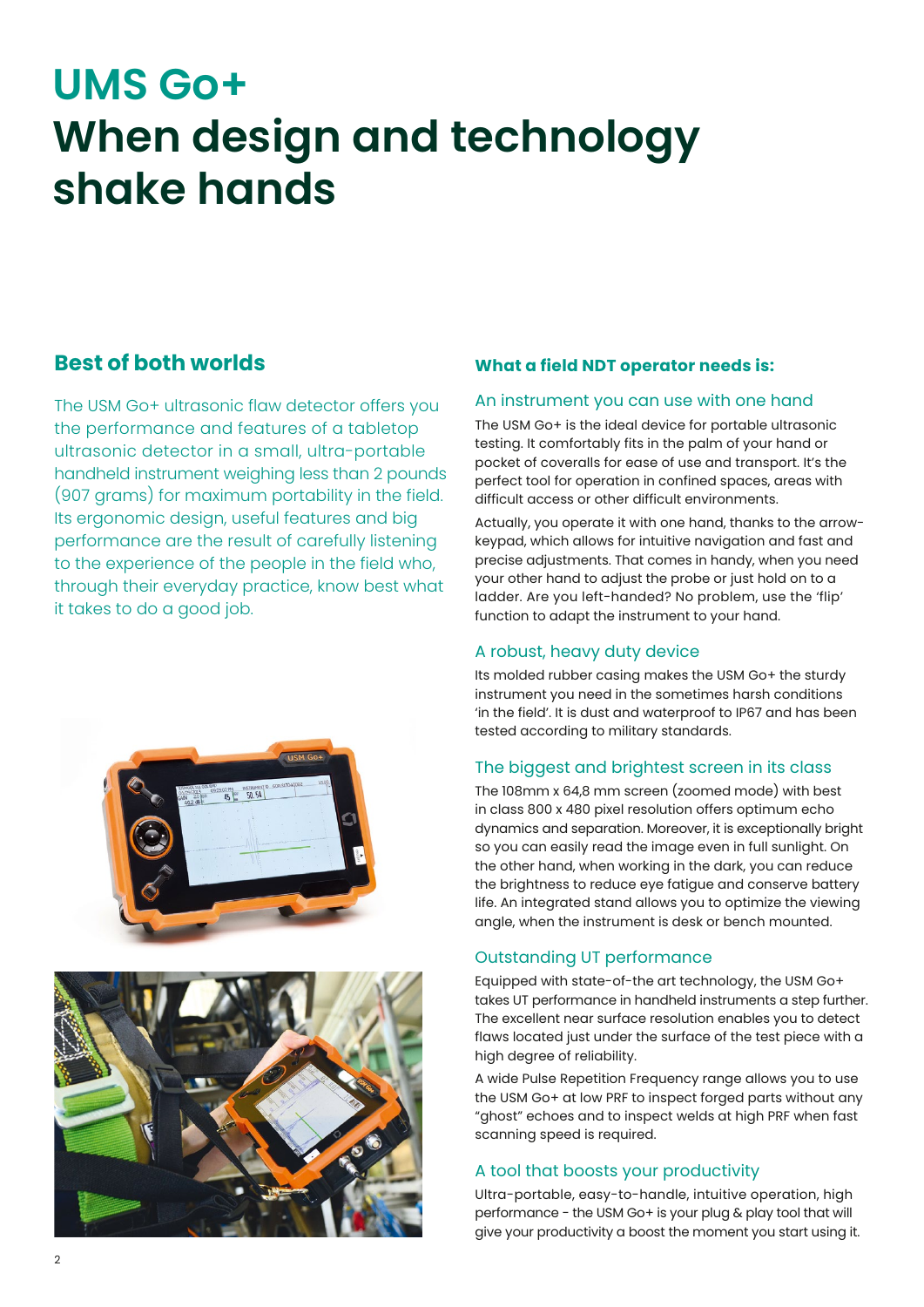

# **A wide range of applications**

The USM Go+ has been designed to provide flaw detection capability in inspection situations throughout the industrial and process spectrum, from aerospace to power generation and from the automotive sector to the oil and gas industry.

#### **Weld Inspection:**

- Trigonometric projections with curvature correction.
- AWS D1.1 sizing
- DAC/TCG
- DGS
- Color Leg

#### **Inspection of Forgings and Castings:**

- Manual PRF adjustment
- Phantom echo indicator
- DGS
- Backwall Echo Attenuator (BEA)

#### **Inspection of rails:**

- High PRF (up to 2000 Hz)
- Lightweight 850g (1.87 lb.)
- Small size and ergonomics

#### **Inspection of Composites:**

- RF Display
- 2 gates with B-start triggered with echo in gate A
- TCG correction with high slope 120 dB/ µs
- Reflector depth indicated in layer

#### **For more demanding applications:**

- Narrow band filters
- Low noise digital amplifier
- Square wave pulser



## **Other key features & benefits**

- A-Scan video recording up to 8 minutes allows live reporting and playback of an entire inspection sequence for review by more qualified personnel (e.g. Level III)
- Truly ambidextrous instrument with flip function of the display and functionality of the rocker switches.
- AUTOANG (Auto Angle) feature calculates the refracted angle of an angle beam wedge and utilizes it for Trigonometic flaw location projections
- A standard USB connection allows for data to be downloaded from the flaw detector for further analysis or storage.
- The instrument's 2 GB memory can be easily exchanged by SD cards up to 16 GB.
- Reports are produced in jpeg or bmp format so there is no need for special reading software.
- Backwall Echo Attenuator (BEA) helps to find very small defects, improving detectability.
- Automatic Gate Threshold for the 2 gates ensuring accurate measurements made under the same conditions.